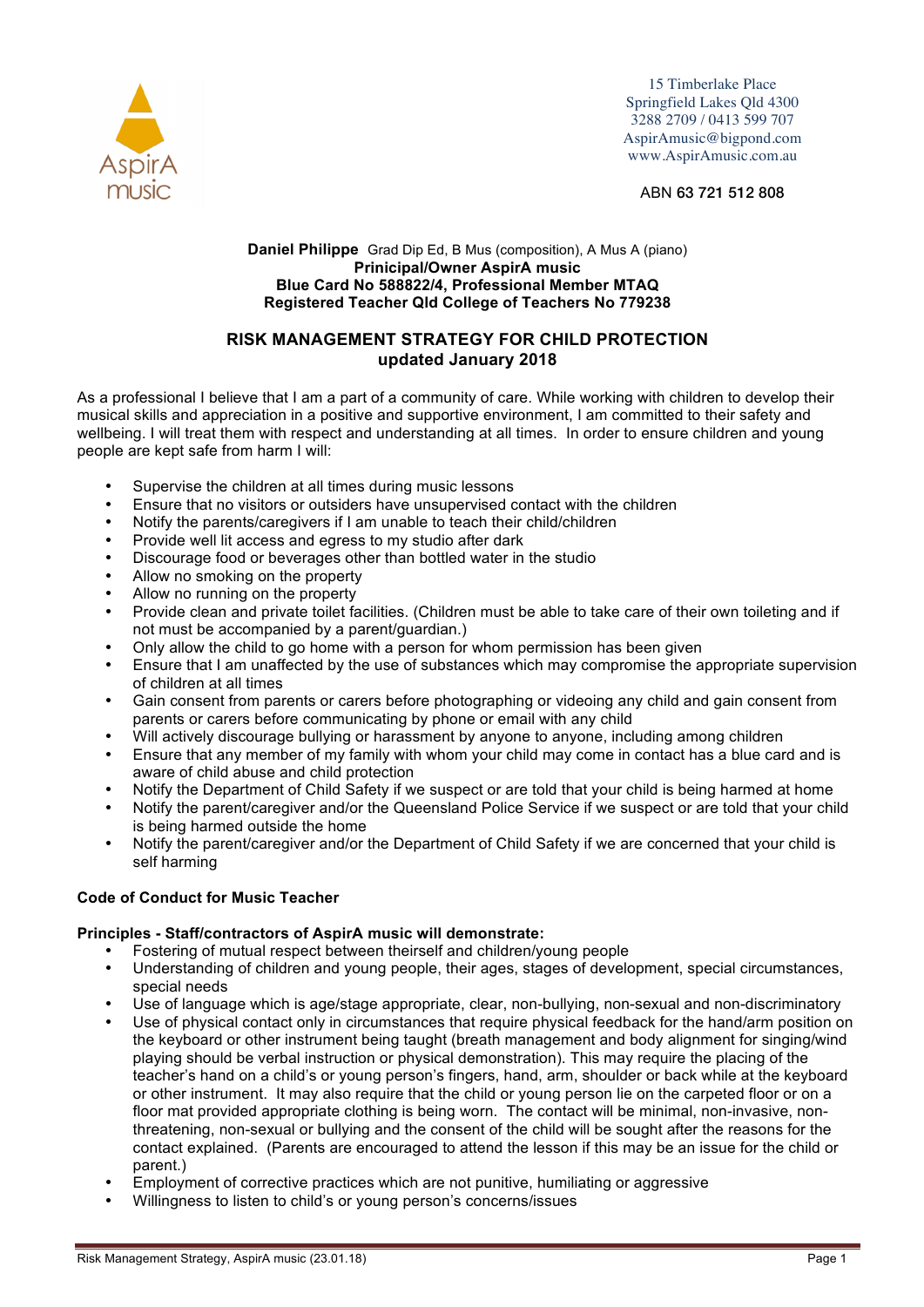- Willingness to use variety of methods to motivate child/young person
- Openness to parent/child suggestions, feedback and complaints
- Willingness to provide feedback about your child/ren's progress
- Where applicable, I have written procedures for recruiting, selecting, training and managing staff and volunteers and will give employees adequate training to do their job safely and competently. I believe training is a two-way process, and encourage employees to participate and to highlight any gaps in their own skills or knowledge they believe they have.
- Training includes internal on-the-job training, written instructions such as standard operating procedures, coaching, external training and courses. Safety training takes precedence.
- Where appropriate, I commit to providing every employee (including myself) training opportunities annually.

## **Photography Policy**

There are certain circumstances where it is appropriate for a parent, caregiver to take photos or videos of their child. Please note that is only acceptable for a parent or caregiver to photograph or video their own child, or the child in their care. The only time it is acceptable for a parent or caregiver to photograph or video any other child is with the clear permission of that child's parents or caregiver, and this should be communicated to the teacher at AspirA music.

Some circumstances where it would be permissible to photograph or video a parent/caregiver's own child are:

- during the lesson, in order to use the video for practise at home<br>• during the lesson, as a record and/or celebration of the student
- during the lesson, as a record and/or celebration of the student attending the lesson<br>• during a concert organised by AspirA music, the performance of the parent/caregive
- during a concert organised by AspirA music, the performance of the parent/caregiver's own child only.

Regarding posting photos and/or videos on any form of social media, a parent/caregiver should only post those of their own child/ren or those in their care. The only time it is acceptable for a parent or caregiver to post on social media a photograph or video any other child is with the clear permission of that child's parents or caregiver. Photos or videos which show any features which could identify AspirA music or any of its teachers should only be done so with the permission of the Principal/Owner and the specific teacher in the photograph or video, and should be presented in a supportive and positive manner.

### **Use of technology and social media**

Teachers at AspirA music may use technology (such as internet, computers, websites and social media platforms) to enhance the student's learning experience. Technology will only be used for music education and as set out by the Department of Education and Training Policies and Standards, Queensland Government.

It is expected that if AspirA music, or any of its staff members in relation their duty to AspirA music, are mentioned or referred to in any social media post, that it is done in a professional manner which is supportive and positive of the school. Issues or complaints about AspirA music or any of its staff members should be made directly to the Principal/Owner and will be dealt with in accordance with this Code of Conduct.

Uploading photographs and/or videos should be done as outlined above, under the section: 'Photography Policy'.

#### **Students will demonstrate:**

- Willingness to learn, to listen and receive instruction and a commitment to practise
- Respect for other children, young people and adults who may be waiting
- Keeping themselves safe while arriving, waiting for and departing from lessons
- Responsibility for appropriate behaviour and reporting inappropriate behaviour and unsafe situations or harm to either their teacher or their parents/guardians.

#### **In order to make the music lesson a positive experience for your child/ren, parents should:**

- Feel welcome to stay and observe music lessons without interrupting<br>• Raise any issues or concerns with the teacher at the beginning or eng
- Raise any issues or concerns with the teacher at the beginning or end of the lesson (but not using the previous or next student's lesson time) or as soon as possible at a time of mutual convenience afterwards
- Drop off and pick up child/ren in a timely fashion (from the side of the house near the studio entrance, not from the street), leaving the child/ren in the care of the teacher only. Arrival and departure are to be announced clearly and acknowledged by me. Children will be required to wait quietly outside the studio door beside the house (inside the gate) but not in the street until pickup. If outside (e.g. for older students), they are to go back into the studio immediately should someone other than their parent arrive to pick them up.
- Not leave siblings or other children unsupervised on the property
- Provide an emergency contact phone number in the event that they do not arrive to pick up their child/ren
- Provide resources/music as requested
- Give positive and negative feedback on my policies and procedures.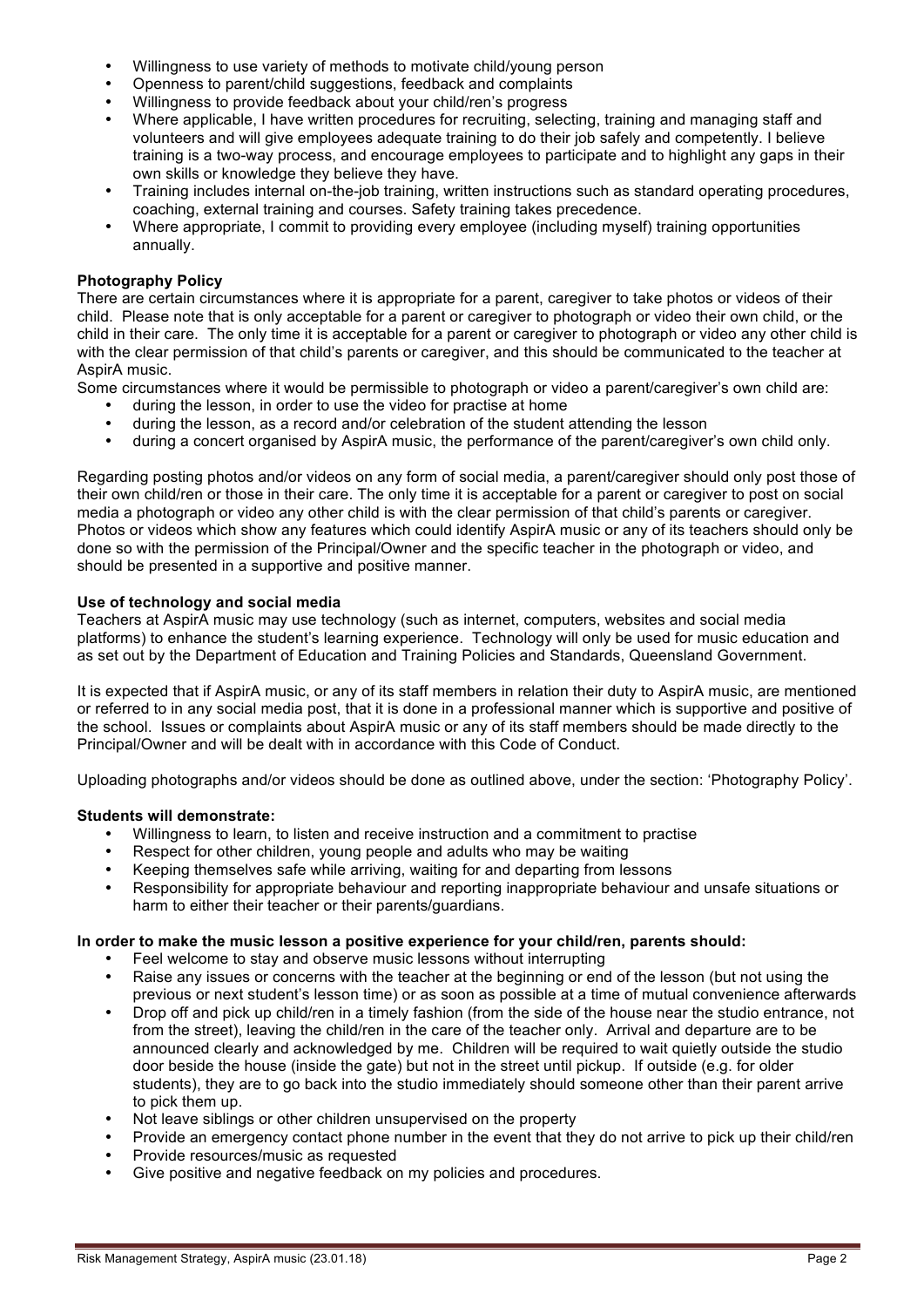### **In order to make the most of the time your child/ren are in the music lesson, the teacher has the right to:**

- end the lesson if a child or young person is non-compliant or obstructive
- raise concerns with the child/young person and/or parent if there are concerns
- expect that concerns be made known as soon as they arise so that resolution occurs as quickly as possible.

# **Children and young people who attend music lessons have the right to:**

- feel safe
- be listened to and involved in decisions that affect them
- have their cultural values respected and their best interests considered
- ask if they don't understand
- be respected and understood
- be safe and free from harassment, bullying or abuse of any kind.

# **Parents and caregivers have the right to:**

- Receive regular feedback on children's progress
- Ask questions or raise concerns about instruction or children's progress<br>• Make complaints as per procedures
- Make complaints as per procedures
- Stay and observe lesson unless there is an issue for the child if the parent is present
- Have any personal information treated confidentially and privacy respected.

# **Procedures for handling suspicions or disclosures of harm**

I will respond appropriately and professionally and in the best interests of the child.

### STAGE 1 – Receiving a Disclosure

If I receive a disclosure of harm or have reasonable grounds for suspicion of harm occurring, I will:

- Make sure the child is safe
- Receive information in a calm and supportive manner
- Make written notes of any disclosure or suspicion to ensure an accurate record is available for any subsequent action or investigation. Any documentation would be kept confidential and access strictly limited on a "need to know" basis.

### STAGE 2 – Reporting a Disclosure

I recognise that it is not my role to investigate allegations beyond confirming the need to report the matter appropriately. If this is the case I will:

- Notify parent if appropriate<br>• Notify the Queensland Polic
- Notify the Queensland Police Service if the disclosure or suspicion involves an offence against the child<br>• Notify the Department of Child Safety if the disclosure or suspicion indicates that harm may have been
- Notify the Department of Child Safety if the disclosure or suspicion indicates that harm may have been caused by a family member, or where parents are not acting to protect their child from harm. If this involves an offence against the child the Queensland Police Service will also be notified.

# STAGE 3 – Providing Support

While the matter is being investigated by the relevant authority, I will:

- Support all parties involved including
	- the person making the disclosure
	- the person receiving the disclosure
	- the alleged victim
	- the alleged perpetrator
- Determine whether the alleged perpetrator is allowed on the premises.

If an allegation is proven I will determine if the perpetrator's involvement with AspirA music will be allowed to continue. If an allegation is not proven or proven to be false I will continue to support all parties concerned in any further contact.

#### **Procedures for making complaints**

Parents should contact the Principal/Owner as soon as possible if they have concerns so the concern can be responded to in a timely manner. This should be done at a time of mutual convenience and **not in the hearing of other parents or children.**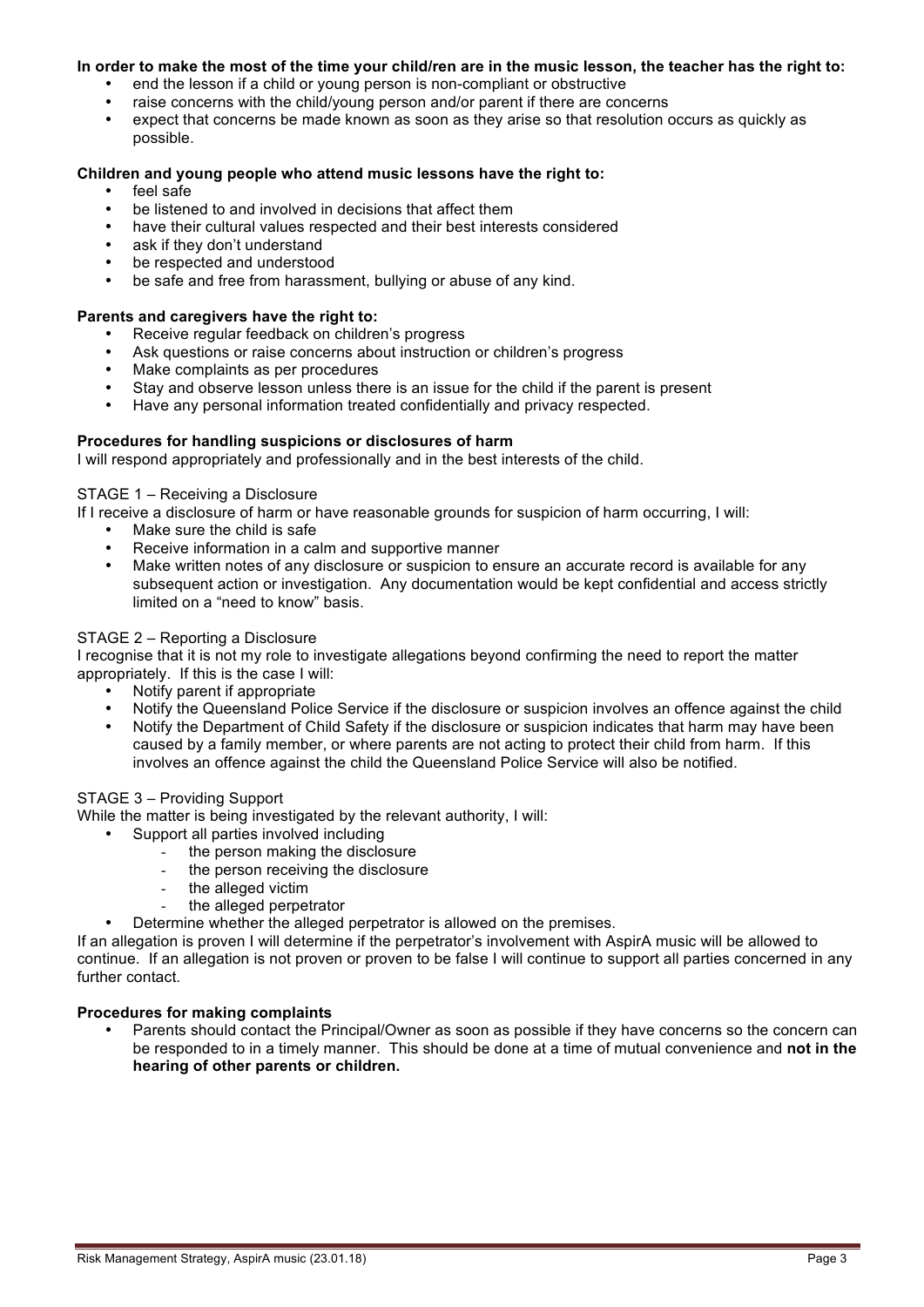| <b>RISK REGISTER</b>                                                                                        |                        |                                   |                                  |                                                                                                                                                                                                                                                                                                                               |
|-------------------------------------------------------------------------------------------------------------|------------------------|-----------------------------------|----------------------------------|-------------------------------------------------------------------------------------------------------------------------------------------------------------------------------------------------------------------------------------------------------------------------------------------------------------------------------|
| <b>Risks</b>                                                                                                | Likelihood<br>of event | Consequ<br>ences for<br>the child | Level of<br>risk to the<br>child | Treatment to prevent or reduce harm                                                                                                                                                                                                                                                                                           |
| Parent does not<br>arrive to pick up child                                                                  | Possible               | Moderate                          | High                             | Procedure for drop off and pick up of the<br>$\bullet$<br>child is provided and discussed with<br>parent/caregiver<br>The parent/caregiver provides other contact<br>$\bullet$<br>if unable to pick up the child<br>The child is to be in sight at all times until<br>$\bullet$<br>their parent/caregiver arrives             |
| Child injures self e.g.<br>falls over                                                                       | Rare                   | Moderate                          | Moderate                         | Assess the injury and call the<br>$\bullet$<br>parent/caregiver immediately if necessary<br>Call for medical assistance if required<br>$\bullet$                                                                                                                                                                              |
| Child says that they<br>do not want to go<br>home with parent                                               | Rare                   | Major                             | High                             | Ask child for reason<br>$\bullet$<br>If the answer suggests harm to the child from<br>$\bullet$<br>someone at home, report to the relevant<br>authorities<br>If not, discuss the issue with parent<br>$\bullet$                                                                                                               |
| The child discloses<br>that they are being<br>physically harmed<br>by parent/sibling                        | Possible               | Major                             | Extreme                          | Depending on information given either report<br>$\bullet$<br>or discuss with the parent<br>Ring Department of Child Safety to clarify if<br>$\bullet$<br>unsure and to report the disclosure                                                                                                                                  |
| The child discloses<br>that they are being<br>sexually abused by<br>a parent or family<br>member            | Possible               | Major                             | Extreme                          | The person to whom the disclosure is made,<br>$\bullet$<br>in conjunction with the Principal/Owner will<br>report the disclosure to Department of Child<br>Safety<br>Provide support to the child through Crisis<br>$\bullet$<br>Care if necessary                                                                            |
| The child discloses<br>that they are being<br>sexually abused by<br>someone outside<br>the family           | Possible               | Major                             | Extreme                          | The person to whom the disclosure is made,<br>$\bullet$<br>in conjunction with the Principal/Owner will<br>report the disclosure to the Queensland<br>Police<br>Provide support to the child and notify the<br>$\bullet$<br>parents                                                                                           |
| The child complains<br>to parent that<br>during music lesson<br>they were verbally<br>abused                | Rare                   | Minor                             | Low                              | Provide copy of the Teacher Code of<br>$\bullet$<br>Conduct and reiterate a commitment to<br>protecting all children from harm<br>Provide procedures for making a complaint<br>$\bullet$<br>Request that the parent attend lessons to<br>$\bullet$<br>observe                                                                 |
| The child complains<br>to parent that<br>during the lesson<br>they were<br>physically or<br>sexually abused | Rare                   | Major                             | High                             | Refer the parent to the Code of Conduct but<br>$\bullet$<br>also their right to report these claims after<br>having clarified the issue with the child<br>The parent is to inform the teacher of any<br>$\bullet$<br>issue that the child has in relation to a lesson<br>to clarify the issue                                 |
| The child presents<br>with depression,<br>sadness and some<br>talk of self harm                             | Possible               | Major                             | Extreme                          | Report the behaviour to the parent<br>$\bullet$<br>immediately. If no action is taken, then report<br>the behaviour to the Department of Child<br>Safety.                                                                                                                                                                     |
| The child's<br>behaviour makes<br>lesson untenable<br>and could cause<br>harm to child or<br>teacher        | Possible               | Moderate                          | High                             | Refer the child to the Code of Conduct<br>$\bullet$<br>Speak with the parent about the child's<br>$\bullet$<br>behaviour, involving the child in that<br>discussion<br>Require the parent to pick up the child from<br>$\bullet$<br>the lesson immediately<br>Require the parent to attend any future<br>$\bullet$<br>lessons |